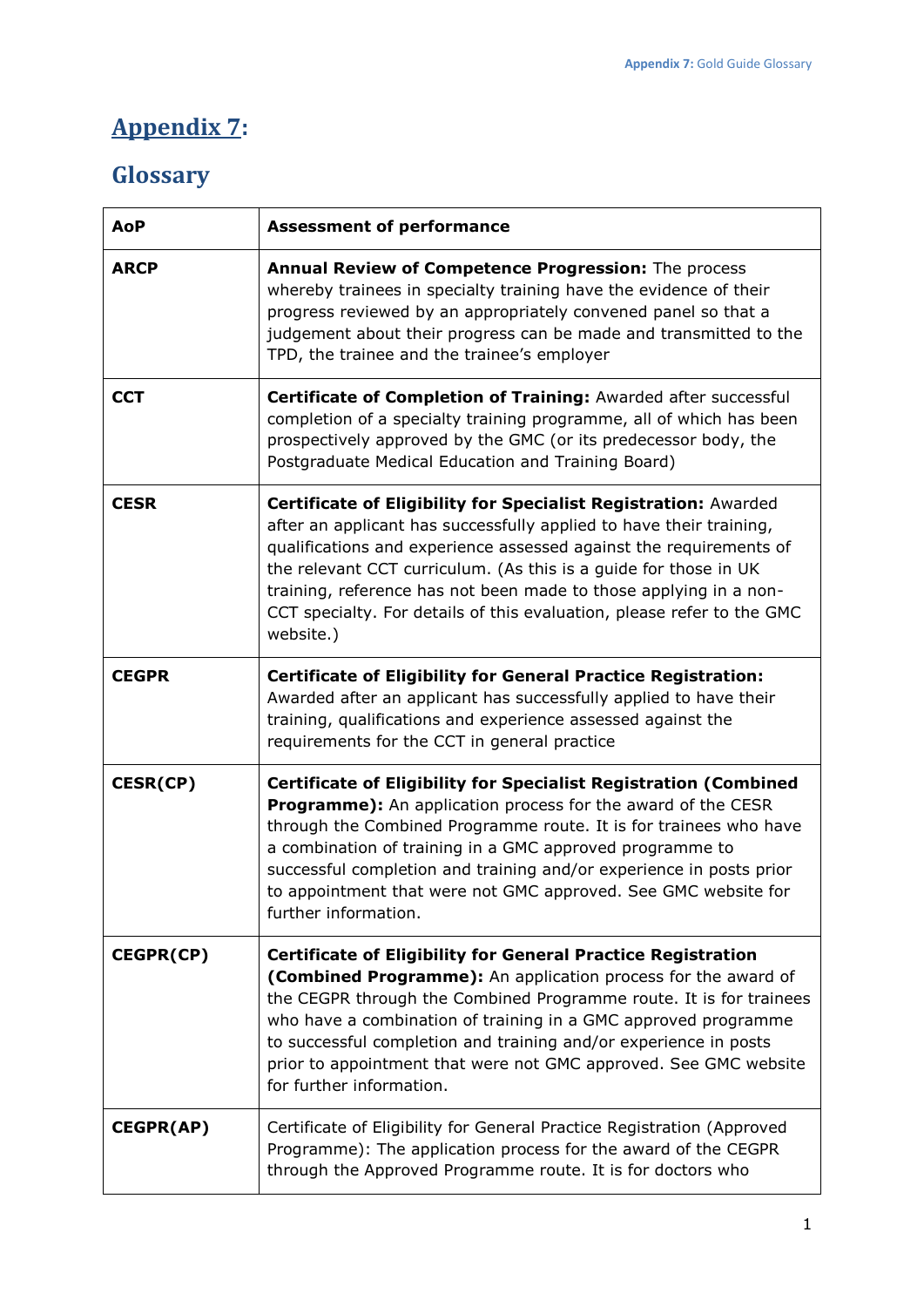|                                 | completed general practice training in GMC approved training posts<br>but failed to pass one part of the MRCGP examination in the<br>programme.                                                                                                                                                                                                        |
|---------------------------------|--------------------------------------------------------------------------------------------------------------------------------------------------------------------------------------------------------------------------------------------------------------------------------------------------------------------------------------------------------|
| <b>Clinical</b><br>supervisor   | A trainer who is selected and appropriately trained to be responsible<br>for overseeing a specified trainee's clinical work and providing<br>constructive feedback during a training placement. Some training<br>schemes appoint an educational supervisor for each placement. The<br>roles of clinical and educational supervisor may then be merged. |
| <b>Competence</b>               | The possession of requisite or adequate ability; having acquired the<br>knowledge and skills necessary to perform those tasks that reflect<br>the scope of professional practices. It may be different from<br>performance, which denotes what someone is actually doing in a<br>real life situation.                                                  |
| <b>COPMeD</b>                   | <b>Conference of Postgraduate Medical Deans in the UK</b>                                                                                                                                                                                                                                                                                              |
| <b>Core training</b>            | The first stage of uncoupled training                                                                                                                                                                                                                                                                                                                  |
| <b>Curriculum</b>               | A statement of the aims and intended learning outcomes of an<br>educational programme. It states the rationale, content,<br>organisation, processes and methods of teaching, learning,<br>assessment, supervision and feedback. If appropriate, it will also<br>stipulate the entry criteria and duration of the programme.                            |
| <b>DME</b>                      | Director of Medical Education: The title that has largely<br>supplanted the clinical/postgraduate tutor title. This role is local<br>education provider-based.                                                                                                                                                                                         |
| <b>Domain</b>                   | The scope of knowledge, skills, competences and professional<br>characteristics that can be combined for practical reasons into one<br>cluster                                                                                                                                                                                                         |
| <b>DRN</b>                      | <b>Dean's Reference Number:</b> The number allocated to trainees in<br>core or uncoupled training or in LAT posts. These reference numbers<br>are for administrative purposes and do not confer any entitlement to<br>entry to further specialty training.                                                                                             |
| <b>Educational</b><br>agreement | A mutually acceptable educational development plan drawn up jointly<br>by the trainee and their educational supervisor                                                                                                                                                                                                                                 |
| <b>Educational</b><br>appraisal | A positive process to provide feedback on the trainee's performance,<br>chart their continuing progress in training and identify their<br>developmental needs                                                                                                                                                                                          |
| <b>Educational</b><br>contract  | The Postgraduate Dean does not employ postgraduate trainees but<br>commissions training from the employer, normally through an<br>educational contract with the unit providing postgraduate education.                                                                                                                                                 |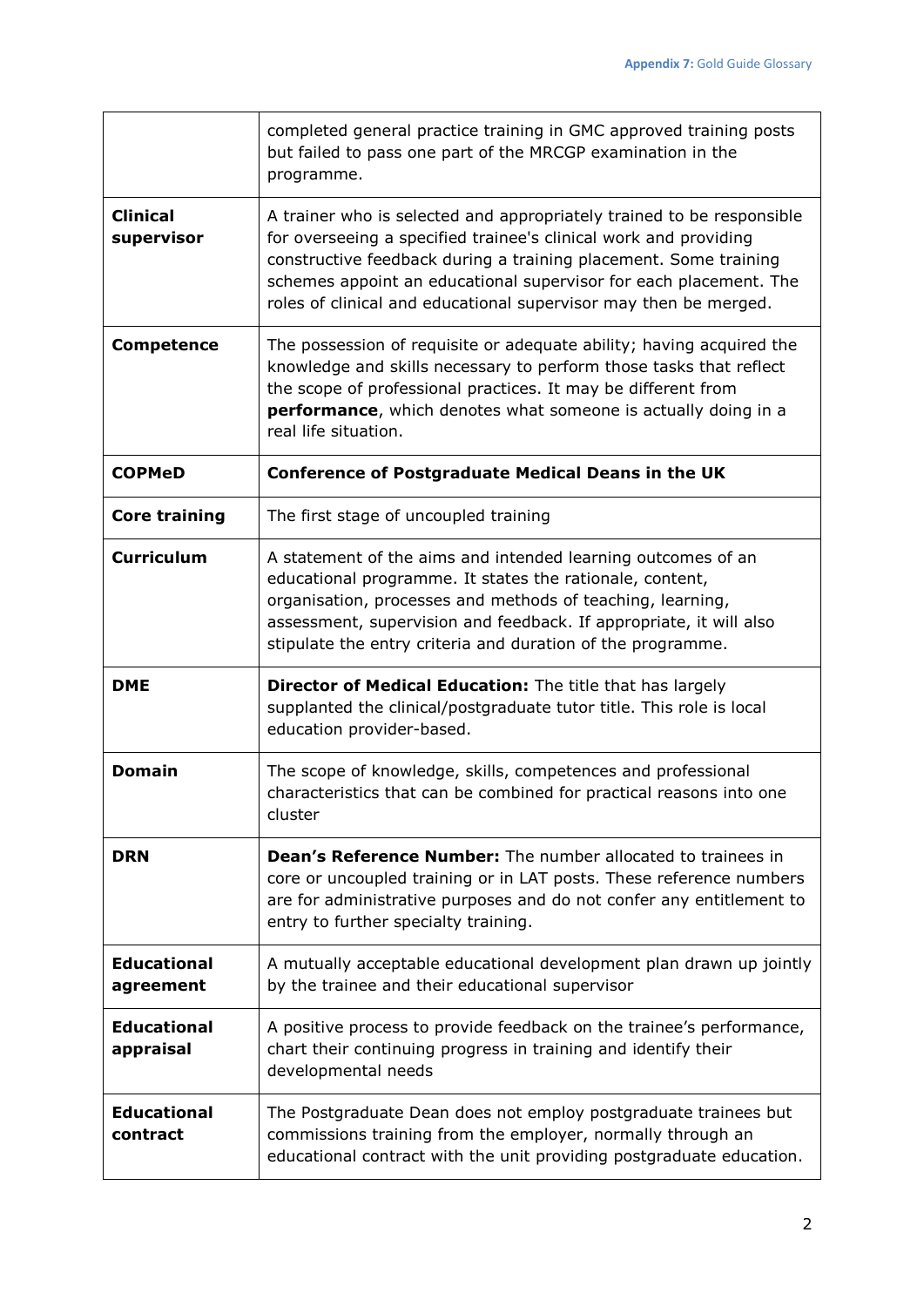|                                  | Through this contract, the Dean has a legitimate interest in matters<br>arising that relate to the education and training of postgraduate<br>trainees in the employing environment.                                                                                                                                                                                                                                                                                                                                                                                                                                                                                                                                                                                                                                                                                                                                                                                                                                                                                                                                                                                                                                                                                                                                                                     |
|----------------------------------|---------------------------------------------------------------------------------------------------------------------------------------------------------------------------------------------------------------------------------------------------------------------------------------------------------------------------------------------------------------------------------------------------------------------------------------------------------------------------------------------------------------------------------------------------------------------------------------------------------------------------------------------------------------------------------------------------------------------------------------------------------------------------------------------------------------------------------------------------------------------------------------------------------------------------------------------------------------------------------------------------------------------------------------------------------------------------------------------------------------------------------------------------------------------------------------------------------------------------------------------------------------------------------------------------------------------------------------------------------|
| <b>Educational</b><br>supervisor | A trainer who is selected and appropriately trained to be responsible<br>for the overall supervision and management of a specified trainee's<br>educational progress during a training placement or series of<br>placements. The educational supervisor is responsible for the<br>trainee's educational agreement.                                                                                                                                                                                                                                                                                                                                                                                                                                                                                                                                                                                                                                                                                                                                                                                                                                                                                                                                                                                                                                      |
| <b>Equality</b>                  | The term used to describe policies and practices that tackle<br>inequalities, aiming to ensure that all staff are treated fairly and that<br>service users do not experience discrimination. Public sector equality<br>duties are unique pieces of equality legislation. They give public<br>bodies legal responsibilities to demonstrate that they are taking<br>action on race, disability and gender equality in policy-making, the<br>delivery of services and public sector employment. The duties mean<br>that public bodies have to take action to deliver better outcomes for<br>people of different racial groups, disabled people, and men and<br>women (including transsexual men and women). The duties require<br>public bodies to take steps not just to eliminate unlawful<br>discrimination and harassment but also to actively promote equality.<br>The health departments, the NHS and companies/persons working<br>on their behalf should take into consideration the nine protected<br>characteristics: age; being or becoming a transsexual person; being<br>married or in a civil partnership; being pregnant or having a child;<br>disability; race including colour; nationality; ethnic or national origin;<br>religion, belief or lack of religion/belief; sex; and sexual orientation.<br>(See Equality Act 2010: Guidance.) |
| <b>Foundation</b><br>training    | The first two years of postgraduate training following graduation<br>from medical school in the UK. The first year (F1) leads to full<br>registration with the GMC while the successful completion of the two-<br>year programme enables the trainee to apply for specialty training<br>programmes.                                                                                                                                                                                                                                                                                                                                                                                                                                                                                                                                                                                                                                                                                                                                                                                                                                                                                                                                                                                                                                                     |
| <b>GDMO</b><br>curriculum        | General Duty Medical Officer curriculum: Relevant for Defence<br>Deanery trainees                                                                                                                                                                                                                                                                                                                                                                                                                                                                                                                                                                                                                                                                                                                                                                                                                                                                                                                                                                                                                                                                                                                                                                                                                                                                       |
| <b>GMC</b>                       | General Medical Council: Its purpose is to protect, promote and<br>maintain the health and safety of the public by ensuring proper<br>standards in the practice of medicine.                                                                                                                                                                                                                                                                                                                                                                                                                                                                                                                                                                                                                                                                                                                                                                                                                                                                                                                                                                                                                                                                                                                                                                            |
| <b>HEE</b>                       | <b>Health Education England</b>                                                                                                                                                                                                                                                                                                                                                                                                                                                                                                                                                                                                                                                                                                                                                                                                                                                                                                                                                                                                                                                                                                                                                                                                                                                                                                                         |
| Human rights                     | The Human Rights Act came into effect in the UK in October 2000.<br>Making Sense of Human Rights states: "Human rights are rights and<br>freedoms that belong to all individuals regardless of their nationality<br>and citizenship. They are fundamentally important in maintaining a                                                                                                                                                                                                                                                                                                                                                                                                                                                                                                                                                                                                                                                                                                                                                                                                                                                                                                                                                                                                                                                                  |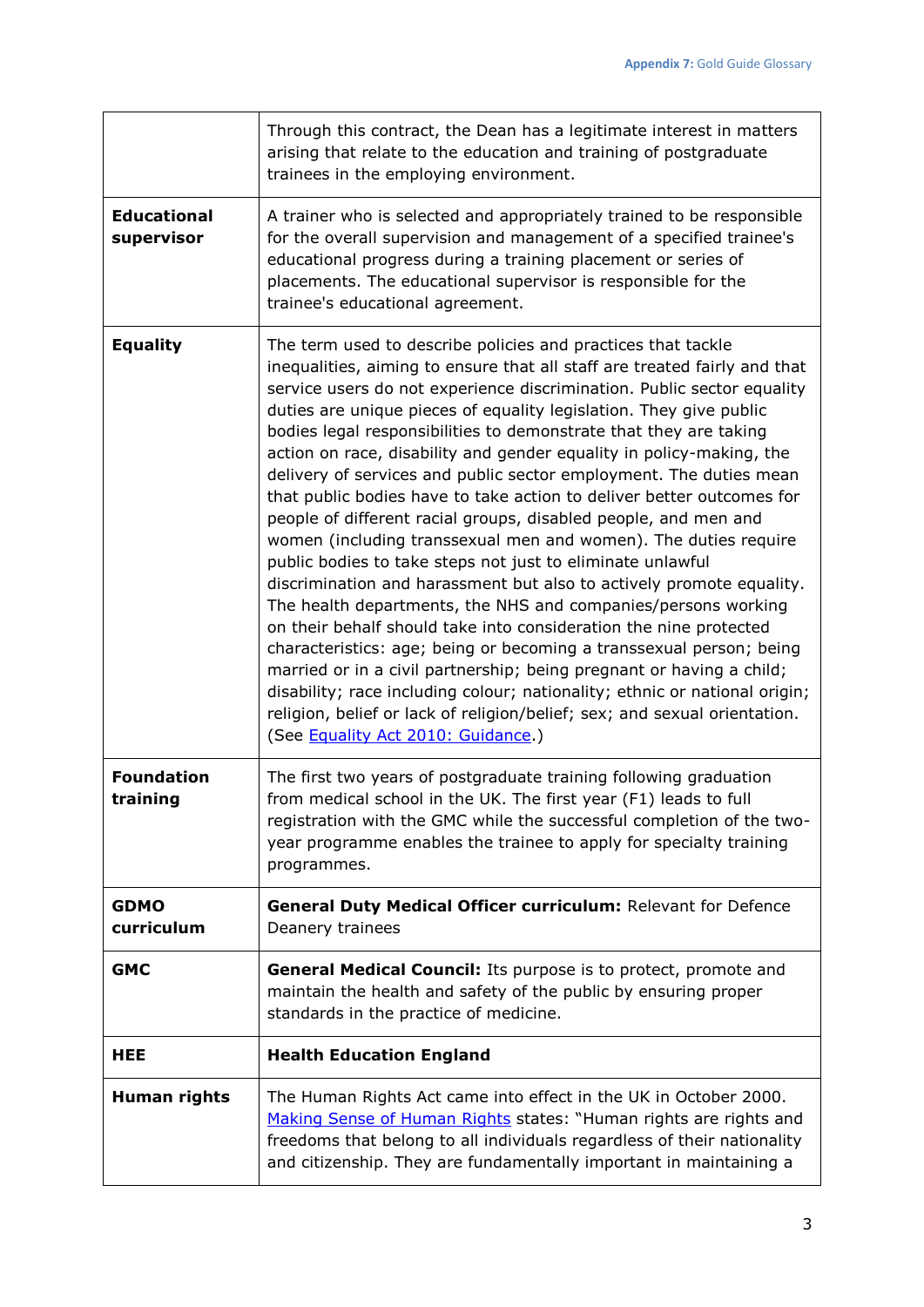|               | fair and civilised society. [] There are 16 basic rights in the Human<br>Rights Act - all taken from the European Convention on Human<br>Rights. [They] concern matters of life and death [] but they also<br>cover rights in everyday life, such as what a person can say and do,<br>their beliefs, their right to a fair trial and many other similar basic<br>entitlements." (pages 2-3) |
|---------------|---------------------------------------------------------------------------------------------------------------------------------------------------------------------------------------------------------------------------------------------------------------------------------------------------------------------------------------------------------------------------------------------|
| <b>IOT</b>    | <b>Interim Order Tribunal</b>                                                                                                                                                                                                                                                                                                                                                               |
| <b>LAS</b>    | Locum appointment for service: Short-term appointment used to<br>fill a service gap in a training programme                                                                                                                                                                                                                                                                                 |
| <b>LAT</b>    | Locum appointment for training: Appointment to fill a gap in a<br>training programme                                                                                                                                                                                                                                                                                                        |
| <b>LEP</b>    | Local education provider: The organisation in which a trainee is<br>placed to gain clinical experience so that they can meet the<br>requirements of their specialty curriculum. These are usually hospital<br>trusts or general practices but other organisations can also be LEPs.                                                                                                         |
| <b>MPT</b>    | <b>Medical Practioner Tribunal</b>                                                                                                                                                                                                                                                                                                                                                          |
| <b>MPTS</b>   | <b>Medical Practioner Tribunal Service</b>                                                                                                                                                                                                                                                                                                                                                  |
| <b>NES</b>    | <b>NHS Education for Scotland</b>                                                                                                                                                                                                                                                                                                                                                           |
| <b>NIMDTA</b> | Northern Ireland Medical and Dental Training Agency                                                                                                                                                                                                                                                                                                                                         |
| <b>NTN</b>    | National Training Number: The number allocated by HEE, NES,<br>the Wales Deanery or NIMDTA to trainees in specialty training<br>programmes that (subject to satisfactory progress) have an end                                                                                                                                                                                              |
|               | point of the award of a CCT or CESR(CP)/CEGPR(CP).                                                                                                                                                                                                                                                                                                                                          |
| <b>OOP</b>    | <b>Out of programme:</b> Where trainees take time out of their training<br>programme to undertake a range of activities, with the agreement of<br>HEE, NES, the Wales Deanery or NIMDTA                                                                                                                                                                                                     |
| <b>OOPC</b>   | Out of programme for a career break                                                                                                                                                                                                                                                                                                                                                         |
| <b>OOPE</b>   | Out of programme for experience that has not been prospectively<br>approved by the GMC and that cannot be counted towards training<br>for a CCT or CESR(CP)/CEGPR(CP) but may be suitable for a<br><b>CESR/CEGPR</b>                                                                                                                                                                        |
| <b>OOPR</b>   | Out of programme for research: A period of research that can be<br>counted towards training if it is prospectively approved by the GMC.<br>Research can also be considered for a CESR.                                                                                                                                                                                                      |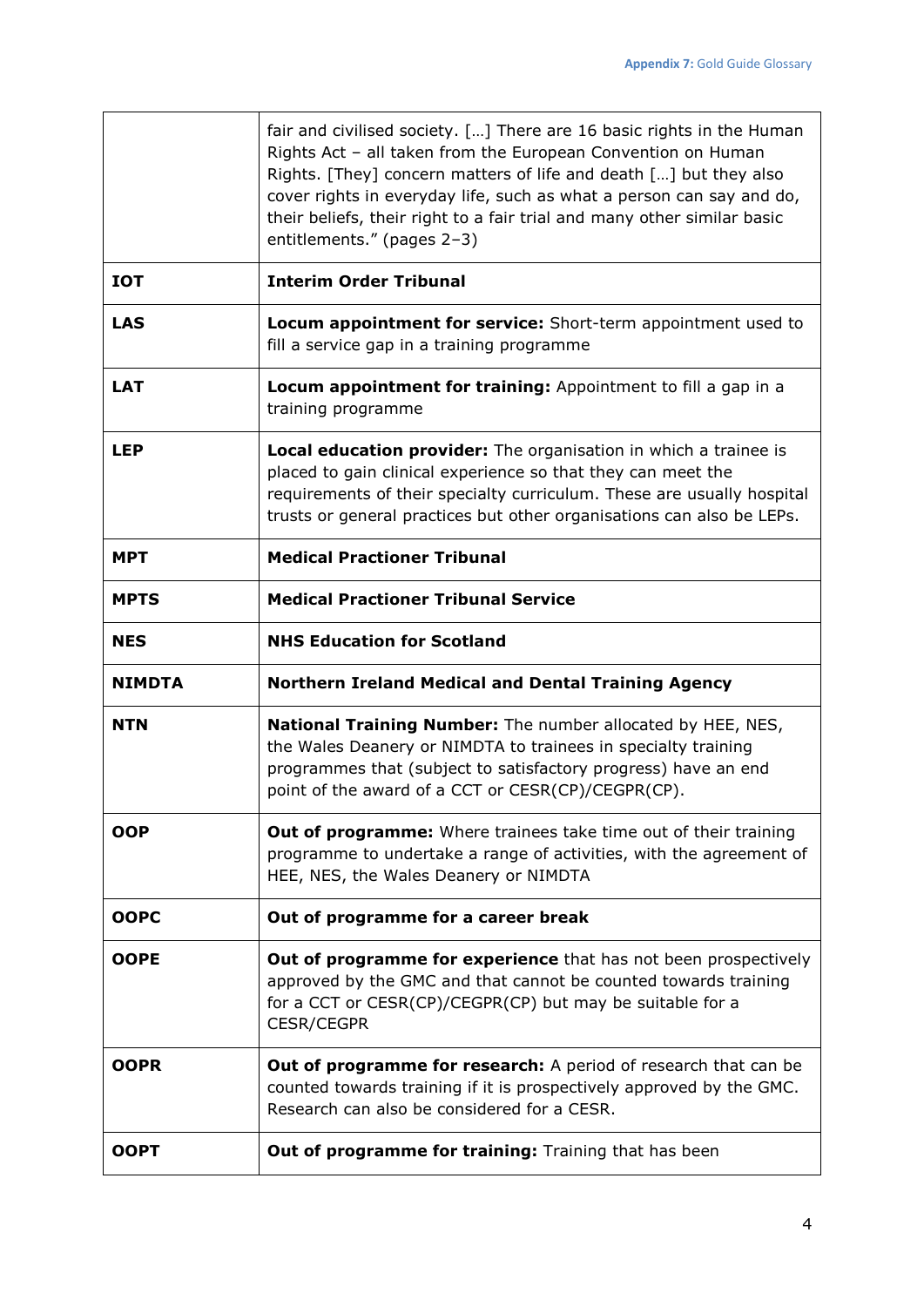|                         | prospectively approved by the GMC and can be counted towards a<br>CCT/CESR(CP)/CEGPR(CP)/CEGPR(AP)                                                                                                                                                                                                                                                                                                                                                                                                                                                                                                                                                                                                                                       |
|-------------------------|------------------------------------------------------------------------------------------------------------------------------------------------------------------------------------------------------------------------------------------------------------------------------------------------------------------------------------------------------------------------------------------------------------------------------------------------------------------------------------------------------------------------------------------------------------------------------------------------------------------------------------------------------------------------------------------------------------------------------------------|
| <b>Professionalism</b>  | Adherence to a set of values comprising statutory professional<br>obligations, formally agreed codes of conduct, and the informal<br>expectations of patients and colleagues. Key values include acting in<br>the patient's best interest, and maintaining the standards of<br>competence and knowledge expected of members of highly trained<br>professions. These standards will include ethical elements such as<br>integrity, probity, accountability, duty and honour. In addition to<br>medical knowledge and skills, medical professionals should present<br>psychosocial and humanistic qualities such as caring, empathy,<br>humility and compassion, social responsibility and sensitivity to<br>people's culture and beliefs. |
| Programme               | A managed educational experience. As defined by the GMC, a<br>programme is a formal alignment or rotation of posts that together<br>comprise a programme of training in a given specialty or sub-<br>specialty. The GMC approves programmes of training in all<br>specialties, including general practice. The programmes are managed<br>by a TPD or their equivalent. A programme is not a personal<br>programme undertaken by a particular trainee.                                                                                                                                                                                                                                                                                    |
| <b>Revalidation</b>     | Revalidation is the process by which all licenced doctors are required<br>to demonstrate over a five-year cycle that they are up to date and fit<br>to practise in their chosen field as well as their full scope of practice.<br>As a doctor in training, you will be generating this information to<br>meet the requirements of your curriculum and training programme,<br>and you will also be required to make a self-declaration of your full<br>scope of practice through completion of Form R (or the alternative in<br>NES). Your Responsible Officer will base their recommendation to the<br>GMC about you for revalidation on your participation in the ARCP<br>process.                                                      |
| Run-through<br>training | The term used to describe the structure of specialty training in which<br>trainees are competitively selected into specialty training curricula<br>that cover both the early and more advanced years of specialty<br>training. Once selected into a run-through specialty training<br>programme, a trainee will be able to complete specialty training in<br>the broad specialty group or specialty, subject to progress. Some<br>specialties have moved away from this model (see uncoupled<br>training) while others have continued with it.                                                                                                                                                                                           |
| <b>SAC</b>              | Specialty Advisory Committee: The usual (but not the only) name<br>used for the committee that advises the Medical Royal<br>College/Faculty on training issues and that sets the specialty specific<br>standards in the context of the generic standards of training set by<br>the GMC                                                                                                                                                                                                                                                                                                                                                                                                                                                   |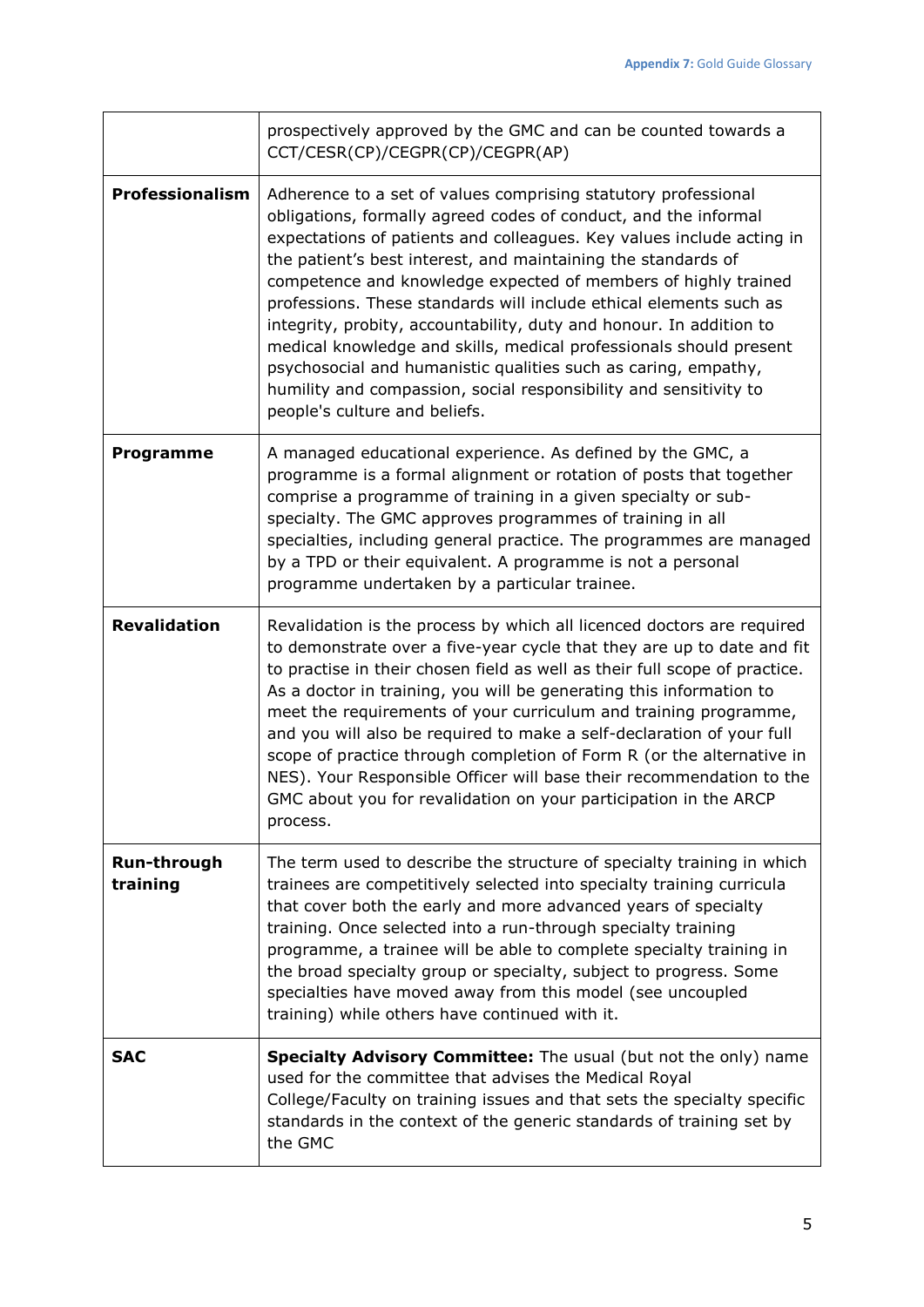h

| <b>SLE</b>                           | <b>Supervised learning event:</b> A developmental training experience<br>to help a trainee develop the competences required by their<br>specialist training curriculum                                                                                                                                                                                                                                     |
|--------------------------------------|------------------------------------------------------------------------------------------------------------------------------------------------------------------------------------------------------------------------------------------------------------------------------------------------------------------------------------------------------------------------------------------------------------|
| <b>Specialist</b><br>training        | The description of postgraduate training marked by the reforms to<br>postgraduate medical training that began in 1996 under the Chief<br>Medical Officer. Trainees appointed to these programmes are known<br>as Specialist Registrars.                                                                                                                                                                    |
| <b>Specialty</b><br>training         | The designation of training after completion of the foundation<br>programme, applying to trainees who have entered this training from<br>August 2007 to undertake a specialty training programme approved<br>initially by the Postgraduate Medical Education and Training Board<br>and, from April 2010, by the GMC                                                                                        |
| <b>SpR</b>                           | Specialist Registrar: The title given to trainees who were<br>appointed to specialist training prior to January 2007                                                                                                                                                                                                                                                                                       |
| <b>StR</b>                           | <b>Specialty Registrar:</b> The title given to trainees who are appointed<br>to specialty training from August 2007                                                                                                                                                                                                                                                                                        |
| <b>STA</b>                           | Specialist Training Authority: Prior to the establishment of the<br>Postgraduate Medical Education and Training Board, the competent<br>authority for specialist training                                                                                                                                                                                                                                  |
|                                      |                                                                                                                                                                                                                                                                                                                                                                                                            |
| <b>STC</b>                           | Specialty Training Committee: The usual (but not the only) name<br>used for the committee that advises and manages training in a<br>specialty within a locality in HEE, NES, the Wales Deanery or NIMDTA                                                                                                                                                                                                   |
| <b>TPD</b>                           | Training Programme Director: The GMC requires that training<br>programmes are led by TPDs (or their equivalent). TPDs have<br>responsibility for managing specialty training programmes.                                                                                                                                                                                                                   |
| <b>Training</b><br>number            | The reference number allocated by HEE, NES, the Wales Deanery or<br>NIMDTA to trainees in specialty training programmes. Each trainee is<br>allocated a single training number that is either a NTN or DRN.                                                                                                                                                                                                |
| <b>Uncoupled</b><br>training         | Uncoupling means building in a formal opportunity after ST2 (or ST3<br>in the case of specialties where core training is three years) to<br>change direction or make a more focused career choice in the light of<br>greater experience. It means adding a competitive selection process<br>between ST2 and ST3 (or between ST3 and ST4 in the case of<br>specialties where core training is three years). |
| <b>Workplace-</b><br>based appraisal | The process whereby trainees are appraised by their educational<br>supervisors on behalf of their employers, using the assessments and<br>other information that has been gathered in the workplace                                                                                                                                                                                                        |